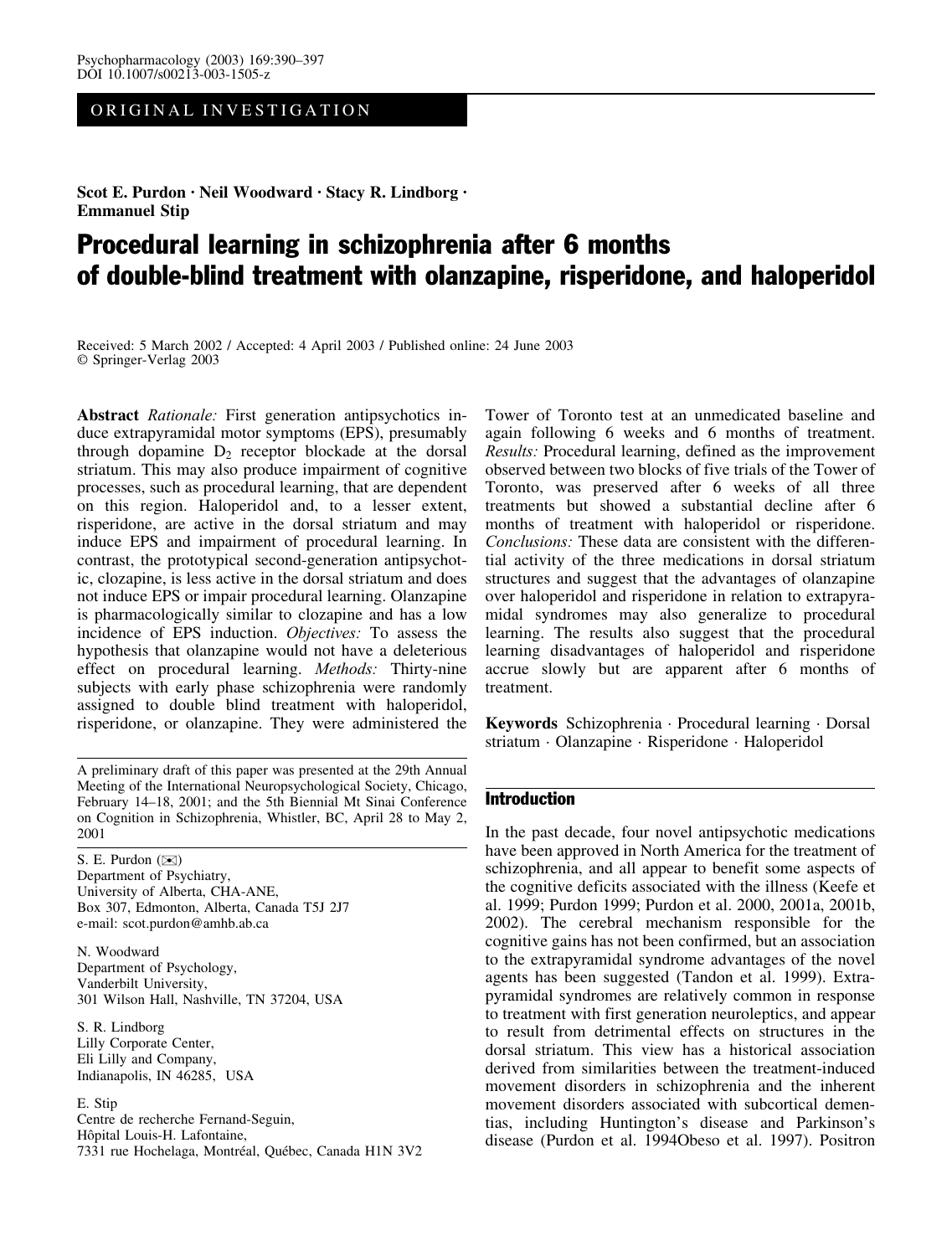emission tomography has confirmed and extended this interpretation by showing that relative to earlier treatments, the novel antipsychotic medications have a much lower affinity for dopamine  $D<sub>2</sub>$  receptors densely represented in the dorsal striatum (Farde et al. 1992; Kapur et al. 1999). Although it is reasonable to speculate that the unique action of novel treatments on receptors of the dorsal striatum may be related to the unique cognitive benefits, a direct assessment of this possibility has been hampered by a reliance on tests that may not be very sensitive to basal ganglia dysfunction in prospective studies of therapeutic effects. The psychometric examination of differential action on the dorsal striatum, therefore, may require the isolation of a task that is more directly associated with basal ganglia integrity.

Procedural learning appears to be sensitive to the integrity of structures in the dorsal striatum. It denotes the ability to gradually acquire a motor or cognitive routine through repeated exposure to a task governed by invariant rules (Cohen et al. 1985) and it is demonstrated by improvement through practice, often with tests of rotor pursuit, mirror reading or drawing, and, more recently, the Tower of Toronto. Procedural learning in animals is impaired by ablation of dorsal striatum structures (Reading et al. 1991). Previous psychometric and more recent functional neuroimaging studies in humans have also implicated the relevance of structures of the dorsal striatum to procedural learning (Martone et al. 1984; Saint-Cyr et al. 1988; Granholm et al. 1993; Poldrack et al. 1999). For example, the degeneration of structures in the dorsal striatum in Huntington's disease impairs the ability to develop skill in mirror reading (Martone et al. 1984). Moreover, patients with Huntington's disease, and patients with degeneration of the substantia nigra due to Parkinson's disease, demonstrate little improvement from repeated presentations of the Tower of Toronto (Saint-Cyr et al. 1988) or from extended practice with the pursuit rotor test (Heindel et al. 1989; Harrington et al. 1990). Recent applications of neuroimaging have documented a correlation between pursuit rotor performance and shortened caudate T2 relaxation times on magnetic resonance imaging (Granholm et al. 1993) and increased glucose metabolism within a network including the dorsal striatum on positron emission tomography (Grafton et al. 1992). An application of functional magnetic resonance imaging has also demonstrated activation in structures of the dorsal striatum and the frontal lobes during the acquisition of a cognitive routine (Poldrack et al. 1999).

The apparent sensitivity of procedural learning to dysfunction in the dorsal striatum prompted several investigations of possible performance decrements associated with first generation neuroleptic treatment in both healthy normal controls and patients with schizophrenia, as well as several preliminary investigations of second generation treatments. Healthy normal control subjects have exhibited deleterious effects of both chlorpromazine and haloperidol on the pursuit rotor and the Tower Tests (Kornetsky and Humphries 1957; Kornetsky et al. 1959; Danion et al. 1992; Kimura et al. 1997; Peretti et al.

1997). A similar decrement was apparent on a mirror drawing task in a cross-sectional comparison of patients with schizophrenia who received haloperidol, compared to patients that were either neuroleptic-naive or receiving clozapine (Bedard et al. 1996). A cross-sectional comparison between a normal control group, and patients with schizophrenia treated with first generation antipsychotic medications, also reported poor overall Tower of Hanoi performance in the patients on a single day of testing and a slow rate of improvement over successive days of training (Goldberg et al. 1990). This tends to implicate a deficit in procedural learning in medicated patients, but the observed improvements in patients over four days of training suggests some retained ability as well. Similar results have been reported with the pursuit rotor task where impairments in absolute performance and the learning curve have been observed in a mixed medication sample receiving "standard neuroleptics" (Schwartz et al. 1996), in contrast to other studies reporting absolute deficits but no marked reduction in the learning curve over repeated administrations (Clare et al. 1993; Goldberg et al. 1993; Granholm et al. 1993). A putatively normal learning curve in medicated patients with schizophrenia was also reported on a motor sequence task (Schmand et al. 1992), but the result was rendered ambiguous by the absence of a normal control group. A recent open-label, cross-sectional comparison of at least 3 months treatment with haloperidol, risperidone or clozapine suggests that risperidone may also impair the rate of improvement over several presentations of the Tower of Toronto test (Bedard et al. 2000). Although risperidone may have a higher affinity for  $D_2$  receptors than the other novel treatments, it is considered to be a second-generation neuroleptic treatment and thus a diminution relative to clozapine is somewhat unexpected. The observed deficit in procedural learning, however, is concordant with the results of a recent meta-analysis implicating a greater propensity of extrapyramidal syndromes in patients treated with risperidone compared to other second generation antipsychotic treatments including olanzapine (Leucht et al. 1999). A more recent prospective evaluation of a small group of treatment refractory patients showed a marked increase in procedural learning on the Tower of Toronto test after patients were switched to clozapine from either typical neuroleptics or risperidone (Purdon et al. 2002). A similar sparing of procedural learning with olanzapine remains to be fully explored, although its favourable EPS profile (Leucht et al. 1999) suggests that it may be more similar to clozapine than to other treatments in this regard. This possibility was recently reinforced in a cross-sectional comparison of a normal control group to patients with schizophrenia treated with either classical neuroleptics or olanzapine (Stevens et al. 2002). On a serial reaction time task with an implicit learning component, the olanzapine group was equivalent to the normal control group, and both demonstrated improvement over time that was not apparent in the classical neuroleptics group.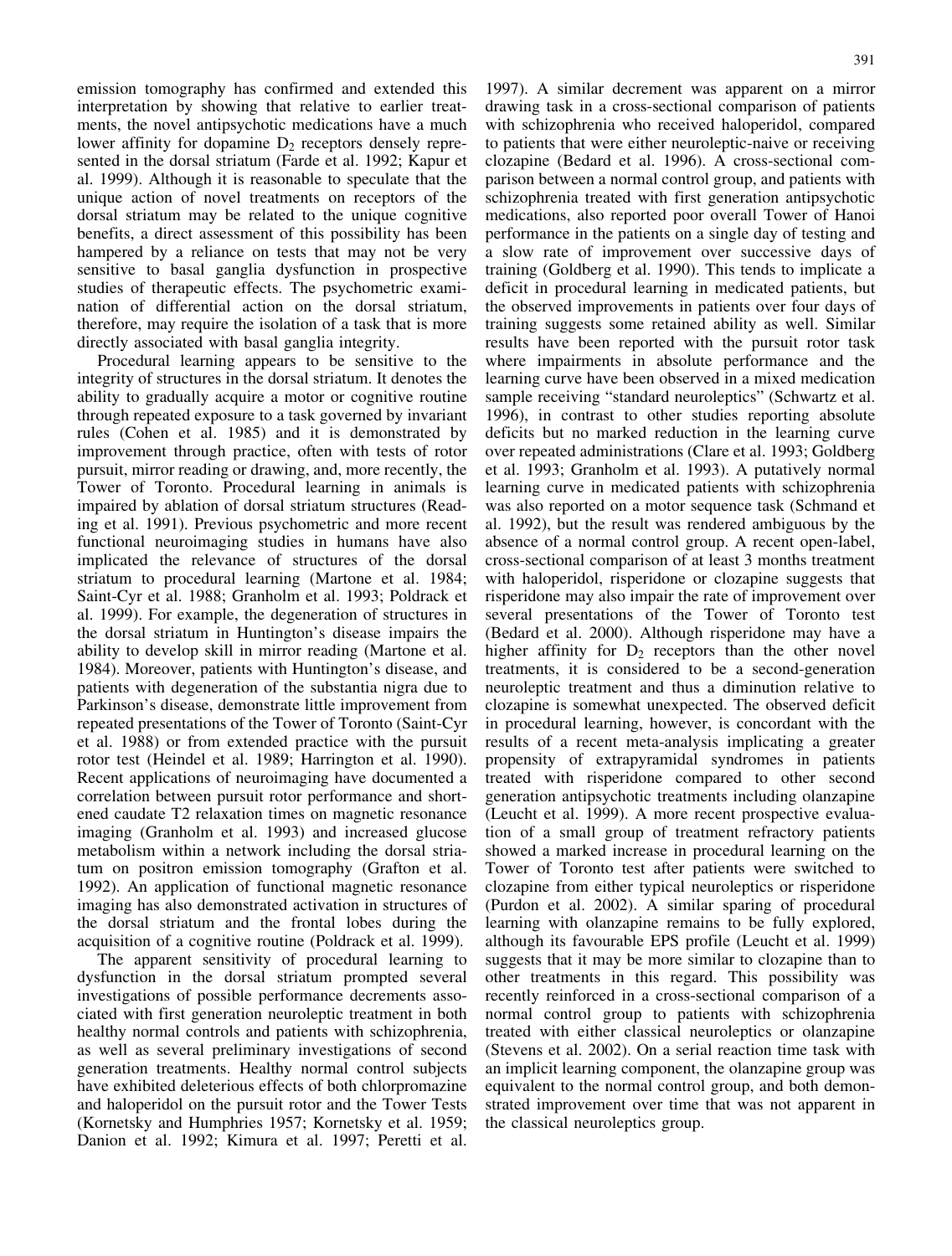Although preliminary, there is sufficient evidence to support the potential value of procedural learning measures in the delineation of subcortical involvement in the cognitive gains postulated for second generation neuroleptic treatments and to begin to differentiate these effects from alterations relating to first generation neuroleptic treatment. There is also preliminary evidence to suggest a differentiation between at least two of the secondgeneration treatments, risperidone and clozapine, on the basis of procedural learning impairments. If successful, this type of delineation may facilitate the differentiation of a cerebral mechanism for the cognitive benefits anticipated from the novel treatments and perhaps begin to provide a rationale on which to anticipate differences between the novel treatments. In the present application, we undertook an assessment of the effects of haloperidol, risperidone, and olanzapine on procedural learning measured with the Tower of Toronto test within a prospective treatment design that attempted to minimise baseline medication status. We anticipated detrimental effects of haloperidol and risperidone on procedural learning based on the results of prior assessments with normal controls and patients with schizophrenia, as well as the high affinity of haloperidol for  $D_2$  receptors in the dorsal striatum and the relatively greater propensity for extrapyramidal movement disorder in risperidone treated patients compared to other second generation neuroleptics. Based on the relative affinity for  $D_2$  receptors in the dorsal striatum and the incidence of extrapyramidal syndromes, we anticipated no detrimental effects of olanzapine on procedural learning.

## Materials and methods

#### Subjects

Sixty-five clinically stable outpatients within the first 5 years of treatment for schizophrenia were recruited from 19 medical centers across Canada and randomly assigned to 12 months of double-blind treatment with haloperidol, risperidone or olanzapine. The diagnosis of schizophrenia as defined by DSM-IV was confirmed by clinical interview by the principal investigator at each site. The sample included men and women aged 18–65 years with symptom severity in the mild range and who did not have prior medical histories of central nervous system disease or severe head injury. Participants were also excluded if they had active serious illness or

substance abuse disorders, or if they were pregnant or lactating females. Further details of the sample are provided in a companion report of the standardized clinical neuropsychological changes observed over treatment (Purdon et al. 2000). The Tower of Toronto was included in the neuropsychological battery as an experimental measure of procedural learning and was not included in the prior report. The Tower of Toronto was administered within the full neuropsychological examination completed after a 30-day down-titration of neuroleptic medication culminating in a medication free period of at least 2 days. The tests were administered again after 6 weeks, 30 weeks, and 54 weeks of treatment. Of the 65 patients originally enrolled in the study, complete data were available on 33 patients from the baseline assessment and both the 6-week and 6-month assessments. There were insufficient data at 1 year, particularly in the haloperidol arm, to include a 12-month comparison, and the data reported below pertain only to the 33 patients with complete data after 6 months of treatment. Attrition over the first 6 months resulted from adverse events (O=1, R=1, H=6), death (R=1), lack of efficacy (O=1, R=2, H=1), subject decision  $(O=5, R=1, H=4)$ , and physician/sponsor decision  $(O=1,$ R=2, H=1). An additional five subjects (O=2, R=1, H=2) failed to complete a valid Tower of Toronto due to test rejection or administrator error. This left 11 olanzapine (52%), 13 risperidone (62%), and nine haloperidol (39%) participants with complete data available for analysis after 6 months of treatment. Additional details of attrition are given in the prior report (Purdon et al. 2000). In addition to the comprehensive clinical neuropsychological evaluation, clinical status was assessed with the Positive and Negative Syndrome Scale (Kay et al. 1992) and motor status was assessed with the Extrapyramidal Syndrome Rating Scale (Chouinard et al. 1993), weekly for the first 6 weeks and monthly thereafter. Sample characteristics are presented in Table 1.

#### Tower of Toronto task and analysis

The Tower of Toronto was administered according to previously published guidelines (Saint-Cyr et al. 1988). The apparatus for the Tower of Toronto consists of three vertical pegs positioned in a horizontal line directly in front of the participant with three or four coloured disks arranged on the left-most peg in a gradient from dark to light with black on the bottom followed by red, yellow, and white. The participant is asked to reassemble the disks in their original sequence on the right-most peg by moving one disk at a time and never placing a dark colour on a light colour. No further instructions are given aside from a reminder if they attempt to move more than one disk or if they place a dark colour on a light colour. The solution can be reached in seven moves for the three-disk version and 15 for the four-disk version. Three trials of the threedisk version were administered first then ten trials of the four-disk version were given in two blocks of five trials. The two blocks of five trials were separated by 90 min during which time subjects completed a variety of other tests. The three-disk version of the Tower of Toronto is thought to assess problem solving ability and frontal lobe function while the four-disk version is thought to assess

| Variable                                                            | Haloperidol $(n=9)$                        | Risperidone $(n=13)$                      | Olanzapine $(n=11)$                        |
|---------------------------------------------------------------------|--------------------------------------------|-------------------------------------------|--------------------------------------------|
| Age                                                                 | 29.89 (6.92)                               | 32.08 (13.36)                             | 25.82 (6.84)                               |
| Male sex, no. $(\%)$                                                | 5(56)                                      | 9(69)                                     | 10(91)                                     |
| Education                                                           | 12.56(2.65)                                | 12.92(1.55)                               | 13.55(2.70)                                |
| Age at onset                                                        | 23.57 (3.31)                               | 30.08 (13.59)                             | 24.30 (7.06)                               |
| Illness duration                                                    | 3.00(4.32)                                 | 2.00(1.41)                                | 2.30(2.21)                                 |
| <b>PANSS</b><br>Positive<br>Negative<br><b>ESRS</b><br>Parkinsonism | 12.56(4.19)<br>20.67 (8.02)<br>5.56 (6.91) | 11.62(2.72)<br>15.23 (4.73)<br>4.23(3.37) | 13.27 (3.69)<br>18.73 (6.12)<br>6.91(3.14) |
| Dyskinesia                                                          | 0.22(0.67)                                 | 0.77(2.20)                                | 1.36(2.01)                                 |
| Dystonia                                                            | 0.00(0.00)                                 | 0.62(1.04)                                | 0.36(0.81)                                 |

Table 1 Baseline sample characteristics and clinical syndromes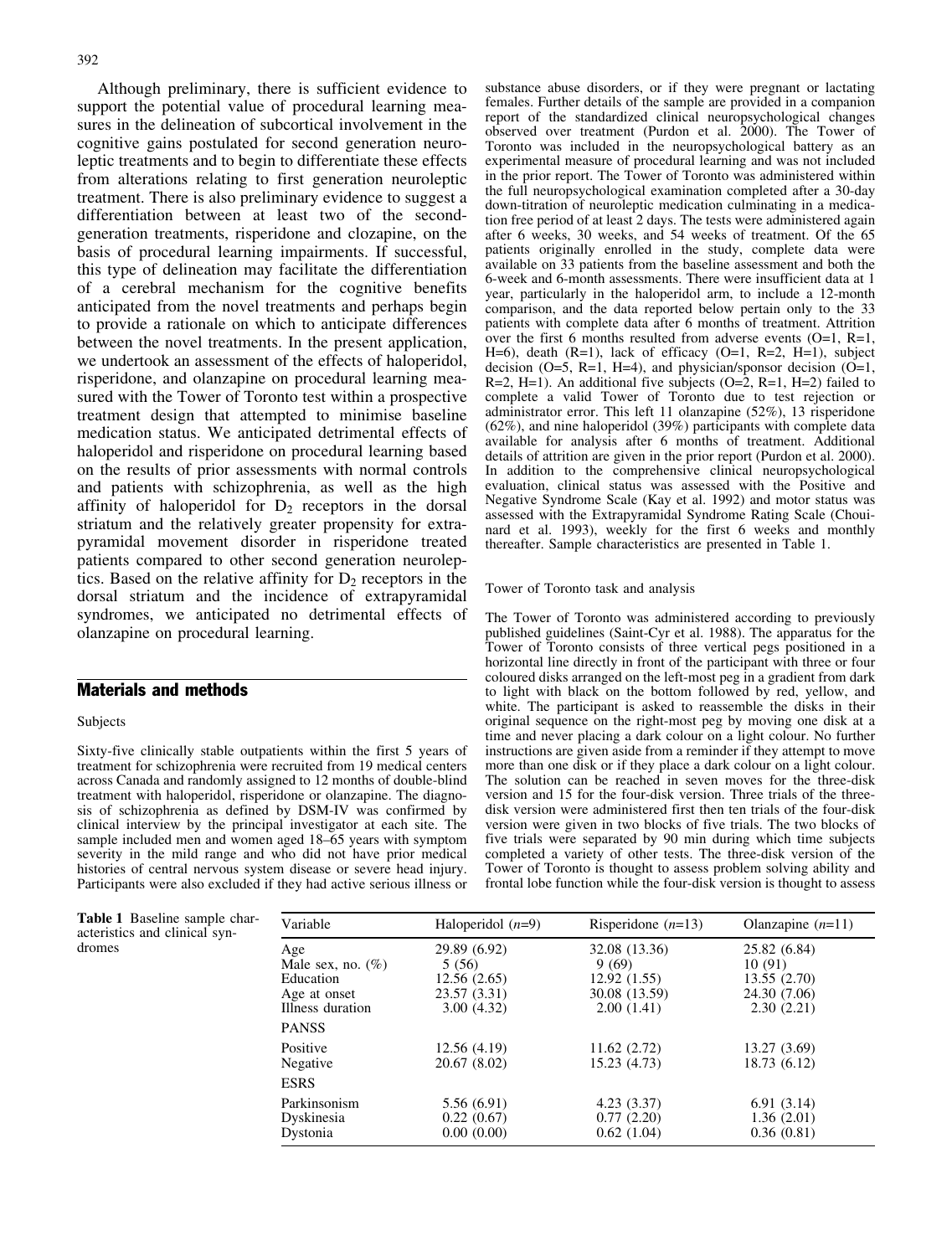procedural skills reliant on the integrity of the basal ganglia (Saint-Cyr et al. 1988). Support for this dissociation comes from observations that patients with Parkinson's disease or early Huntington's disease perform normally on the three-disk version but fail to demonstrate significant improvement over repeated testing on the four-disk version. In contrast, normal controls and amnesia patients demonstrate significant gains on both versions (Saint-Cyr et al. 1988). In accordance with previously published guidelines, a given trial was discontinued after 50 moves and the anticipated improvement in performance between the first block of trials and the second block of trials (i.e. Tower delta) provided the dependent measure of procedural learning (Saint-Cyr et al. 1988). Amnesic patients and normal controls typically demonstrate improvements of 25–40 moves between blocks (Saint-Cyr et al. 1988; Purdon et al. 2002). In addition, amnesic patients have demonstrated improvements comparable to controls in as few as two trials.

Prior to the formal analysis of the data, the scores of each subject were visibly inspected to assess floor (i.e. 50 moves by five trials for a total of 250 moves per block) or ceiling (i.e. 15 moves by five trials for a total of 75 moves per block) effects that might interfere with the sensitivity of the instrument for detecting changes from treatment. The Tower delta score (block 2 minus block 1) was subjected to a multivariate analysis of variance for repeated measures with time (baseline, 6 weeks, 6 months) as the within subjects factor and group (olanzapine, risperidone, haloperidol) as the between subjects factor. Significant main effects and interactions were followed with simple effects analysis when necessary.

## **Results**

There were no significant differences in age, education, age at illness onset, or illness duration between groups, nor was there a significant difference in the gender composition of the three groups [all  $F$  values < 1.40, P>0.28,  $\chi^2(2)=3.25$ , P=0.20]. The three treatment groups were also similar in their presentation of clinical and motor syndromes at the baseline assessment (all  $F$  values <2.20, P>0.13) (see Table 1).

The total number of moves for each block of the Tower of Toronto test and the mean delta score for each group at each assessment is presented in Table 2. Multivariate analysis of the Tower of Toronto data indicated a significant group by time interaction  $[F(4,60)=3.56, P<0.012]$ , and a significant main effect of group  $[F(6,58)=2.69, P<0.024]$ , but not time  $[F(2,29)=2.93, P>0.069]$ . Univariate analysis of the group factor at the three levels of the time factor revealed no

difference between groups in the Tower delta scores at the baseline  $[F(2,30)=0.15, P>0.86]$ , and 6-week assessments  $[F(2,30)=0.49, P>0.61]$ , but a difference was apparent at the 6-month assessment  $[F(2,30)=7.48, P<0.003]$ . Repeated measures analysis within each group revealed a significant linear relation between time and Tower delta scores for the risperidone group  $[F(1,12)=5.45, P=0.039]$ , a trend towards a similar relation for the haloperidol group  $[F(1,8)=4.46, P=0.07]$ , and no suggestion of an association in the olanzapine group  $[F(1,10)=0.22]$ ,  $P=0.65$ ]. Independent samples *t*-tests indicated that the olanzapine group demonstrated greater improvement between block one and two of the Tower of Toronto test at 6 months than both the risperidone  $[t(22)=2.37]$ ,  $P<0.028$ ] and haloperidol  $[t(18)=4.25, P<0.001]$  groups. The risperidone and haloperidol groups demonstrated comparable performance at the 6-month assessment  $[t(20)=1.56, P>0.13]$ . Patients within the olanzapine group required significantly fewer moves [mean=29.5, SD=24.2;  $t(10)=4.04$ ,  $P=0.003$ ] to complete block two, relative to block one, whereas the risperidone and haloperidol groups demonstrated a non-significant marginal decrease and a trend towards an increase respectively [mean= $-2.2$ , SD=30.9;  $t(12)=0.26$ , P<0.80 and mean=17.1, SD=24.6; t(8)=2.09, P<0.07]. Inspection of Tower of Toronto performance for each subject at the three assessment points revealed ceiling performance in no subjects at the baseline assessment, five subjects at the 6-week assessment (two in the olanzapine group and three in the risperidone group), and six subjects at the 6-month assessment (two in the olanzapine group and four in the risperidone group). The mean Tower delta score of the risperidone group after removal of the four subjects that reached ceiling at 6 months was comparable to that of the entire group of 14 (mean=-3.22, SD=37.8). Given the relatively small number of subjects included in the study and the potential for outliers to significantly alter the results, boxplots of the mean delta score for each group at the 6-month assessment were created (see Fig. 1). One outlier was apparent in the haloperidol group, and four outliers were apparent in the risperidone group, suggesting that extreme scores might have influenced Tower of Toronto performance in the latter.

Table 2 Tower of Toronto performance over 6 months of treatment with olanzapine, risperidone, or haloperidol

| Group       |                        | Baseline assessment |                     | 6-week assessment     |                     | 6-month assessment  |                      |                     |                     |                       |
|-------------|------------------------|---------------------|---------------------|-----------------------|---------------------|---------------------|----------------------|---------------------|---------------------|-----------------------|
|             |                        | Block 1             | Block 2             | Delta                 | Block 1             | Block 2             | Delta                | Block 1             | Block 2             | Delta                 |
| Olanzapine  | Mean<br>n<br><b>SD</b> | 155.2<br>26.6       | 133.4<br>11<br>40.8 | $-21.8$<br>42.7       | 115.9<br>11<br>28.8 | 104.2<br>11<br>30.8 | $-11.7$<br>30.1      | 121.7<br>11<br>33.6 | 92.3<br>21.6        | $-29.5$<br>11<br>24.2 |
| Haloperidol | Mean<br>n<br><b>SD</b> | 148.8<br>45.1       | 124.8<br>9<br>30.5  | $-24.0$<br>9<br>41.3  | 135.9<br>30.9       | 115.1<br>Q<br>35.2  | $-20.8$<br>9<br>25.2 | 121.3<br>9<br>37.6  | 138.4<br>9<br>44.4  | 17.1<br>9<br>24.6     |
| Risperidone | Mean<br>n<br><b>SD</b> | 148.8<br>13<br>38.0 | 118.2<br>13<br>42.6 | $-30.7$<br>13<br>42.0 | 124.6<br>13<br>42.5 | 116.3<br>13<br>42.0 | $-8.3$<br>13<br>31.6 | 117.7<br>13<br>38.1 | 115.5<br>13<br>46.0 | $-2.2$<br>13<br>30.9  |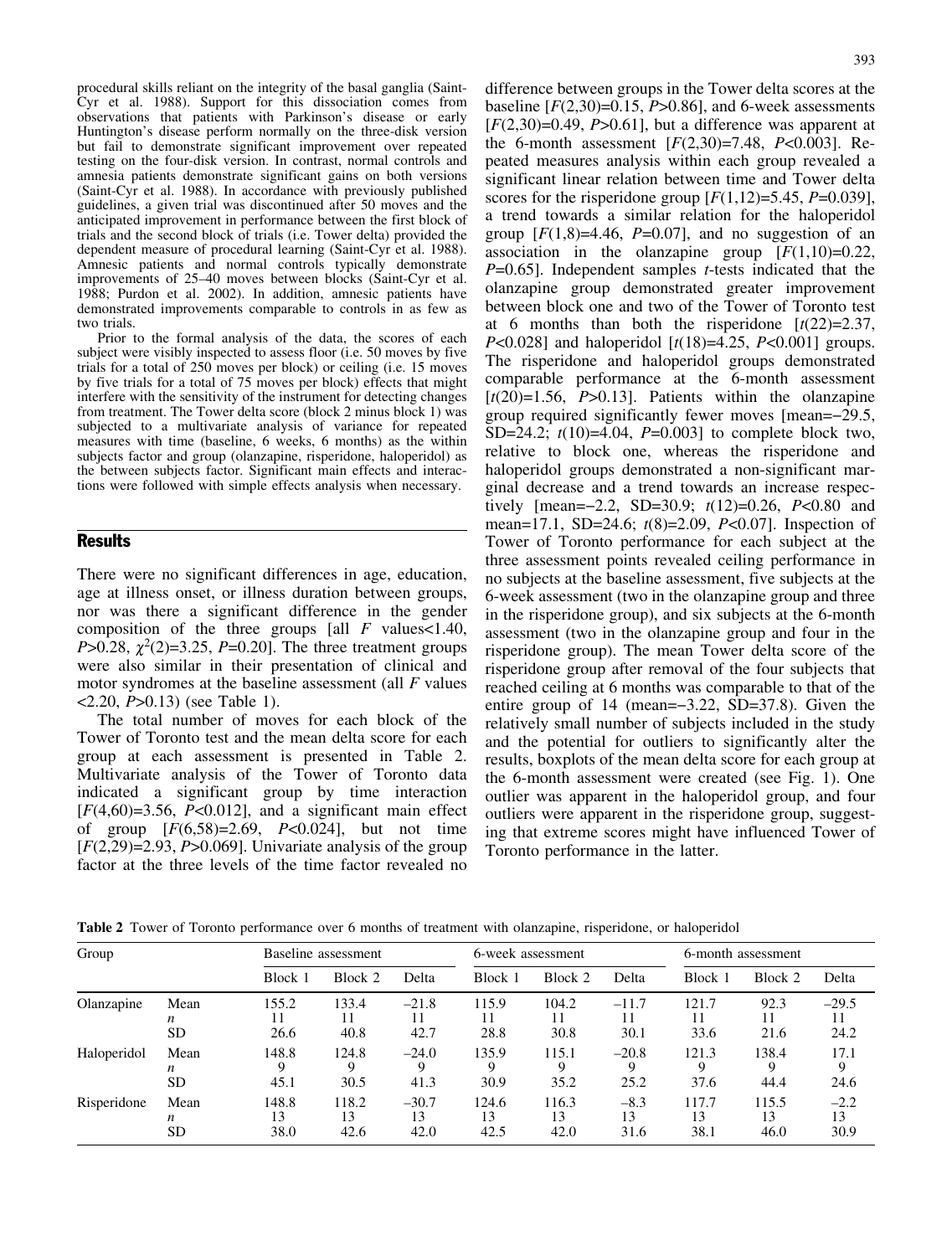Table 3 Procedural learning and adjunctive anticholinergic treatment in schizophrenia

| Visit |                                       | Tower delta score     |                       |                                 |  |  |
|-------|---------------------------------------|-----------------------|-----------------------|---------------------------------|--|--|
|       |                                       | Baseline assessment   | 6-week assessment     | 6-month assessment <sup>a</sup> |  |  |
|       | Anticholinergic received              |                       |                       |                                 |  |  |
| Yes   | Mean<br><b>SD</b><br>$\boldsymbol{n}$ | $-16.1$<br>46.4       | $-22.4$<br>33.3<br>14 | 8.0<br>34.0<br>13               |  |  |
| No    | Mean<br><b>SD</b><br>$\boldsymbol{n}$ | $-28.5$<br>40.0<br>26 | $-5.8$<br>24.0<br>19  | 2.3<br>23.1                     |  |  |

<sup>a</sup> Patients receiving haloperidol and risperidone only



**Medication Group** 

Fig. 1 Boxplots of procedural learning following 6 months treatment with olanzapine, haloperidol and risperidone in schizophrenia.  $x$  indicates outliers

Potential relationships between clinical symptoms, emergent motor syndromes, medication dosing and anticholinergic supplements were examined with Pearson's correlations and independent t-tests. There were no significant relationships between PANSS positive or negative scores and Tower of Toronto change scores at any of the assessments, all  $P$ -values  $>0.20$ . There were also no significant correlations between ESRS measures and Tower of Toronto change scores at any assessment, all P-values >0.21. To examine the potential influence of anticholinergic use on Tower of Toronto performance the baseline data were stratified on the basis of whether or not each patient received an anticholinergic supplement within 72 h of testing, and the 6-week and 6-month data were stratified on the basis of whether or not a patient received an anticholinergic supplement within 48 h of testing (see Table 3). There was no difference in Tower of Toronto change scores between the baseline patients that had recently received an anticholinergic supplement and patients that had not received this supplement  $[t(31)=0.71]$ , P<0.49]. After 6 weeks of treatment, there was no significant difference in the frequency of anticholinergic supplements within the three treatment groups  $[\chi^2(2)=4.89, P=0.089]$ , but there was a numerical increase

in the proportion of haloperidol treated patients receiving anticholinergic supplements (67%) relative to the proportion of risperidone (46%) or olanzapine (18%) treated patients receiving the supplement. The stratification analysis gave no indication of a difference in procedural learning between the patients receiving anticholinergic supplements after 6 weeks of treatment relative to the patients that were not receiving anticholinergic supplements  $[t(31)=1.67, P<0.10]$ . After 6 months of treatment, there was a non-significant trend towards a difference in the proportion of patients in each group receiving anticholinergic supplements  $[\chi^2(2)=5.10, P<0.079]$ , with the greatest proportion in the haloperidol group (78%), and fewer patients receiving anticholinergic supplements in the risperidone (46%) or olanzapine (27%) groups. The stratification analysis used only the haloperidol and risperidone treatment arms to prevent a bias from the greater representation of the olanzapine patients in the anticholinergic-free group. The 13 patients that were receiving anticholinergic supplements after 6 months treatment with risperidone or haloperidol did not differ in the amount of procedural learning demonstrated by the patients not receiving anticholinergic supplements  $[t(20)=0.43, P<0.67]$  (see Table 3). A contribution of medication dose was examined by comparing the average dose across the three time intervals for each medication. There was no difference in the daily dose of haloperidol after 6 weeks (mean=6.7, mode=5 mg) or 6 months (mean=6.1, mode=5 mg) of treatment, nor was there a difference in the daily dose of risperidone (mean=5.7, mode=6; mean=6.3, mode=6 mg) or olanzapine  $(\text{mean}=10.5, \text{ mode}=10; \text{ mean}=10.9, \text{ mode}=5 \text{ mg})$  at the two follow-up assessment times. The correlations between dose and degree of procedural learning at both the 6-week and 6-month assessments were not significant for any of the groups (all  $P$ -values  $>0.21$ ).

# **Discussion**

The predicted dissociation between haloperidol, risperidone, and olanzapine on procedural learning was observed, albeit with an unprecedented temporal association in which the lack of procedural learning with haloperidol and risperidone was not apparent after 6 weeks of treatment but was apparent after 6 months of treatment.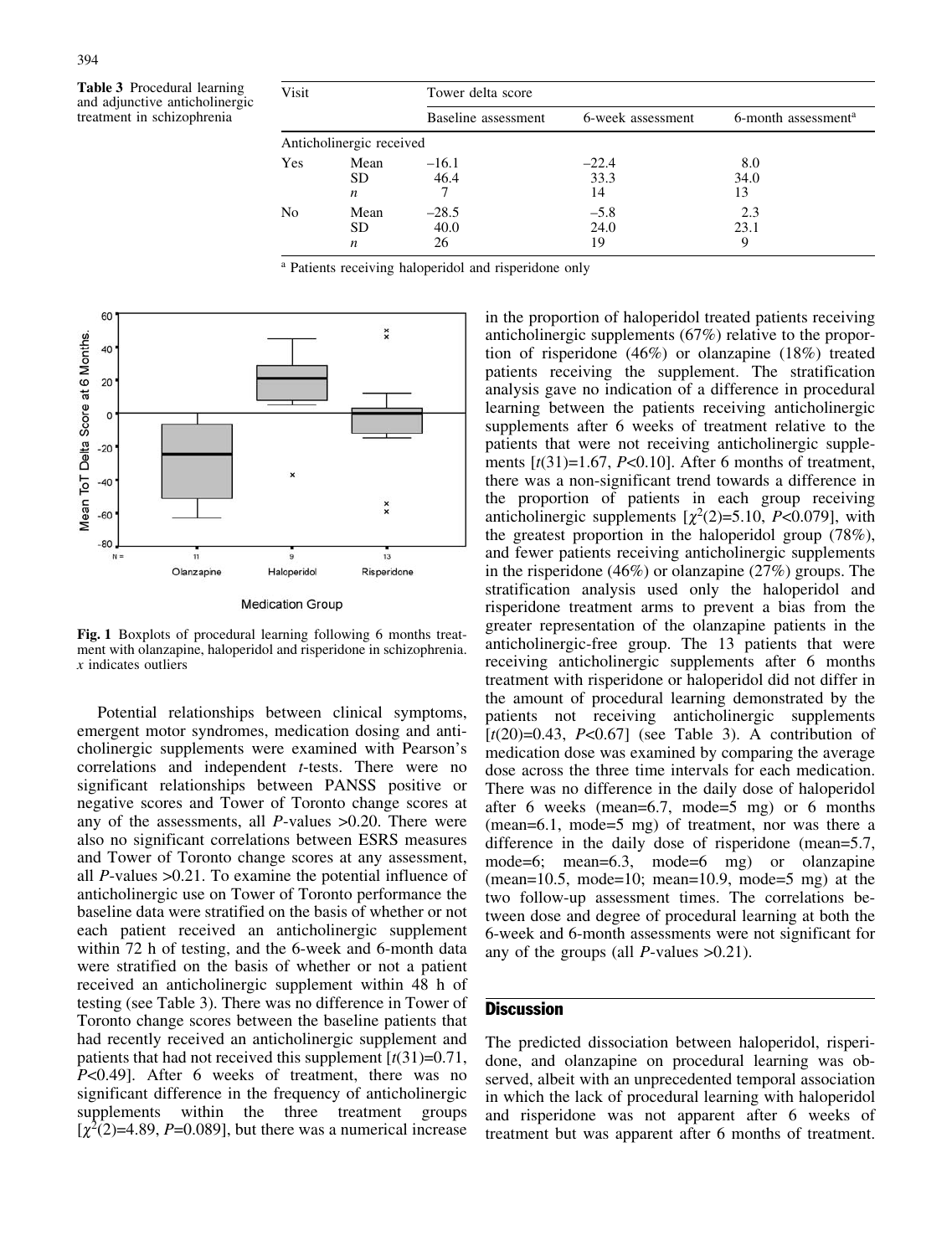As anticipated, the degree of procedural learning observed in the olanzapine group remained relatively constant throughout 6 months of treatment. The amount of procedural learning was expressed as the reduction in total moves on a second block of five trials of the Tower of Toronto Test relative to an initial block of five trials. The procedural learning at baseline after a minimum of 48 h without neuroleptic treatment (27 moves) and after 6 months of treatment with olanzapine (25 moves) was similar to the improvement we recently documented in a group of normal controls (28 moves) and patients treated for 6 weeks with clozapine (30 moves) (Purdon et al. 2002). The clozapine patients from the prior study had a baseline examination when they were receiving a variety of first generation antipsychotic medications. The procedural learning observed at that baseline (five moves improvement) was similar to the minimal procedural learning observed in the present investigation after 6 months of treatment with risperidone (one move improvement) or haloperidol (17 moves worse). Although the preservation of procedural learning after 6 weeks of treatment with risperidone or haloperidol was unpredicted, it is informative in relation to the relative impairment of procedural learning demonstrated in a prior report of patients treated for at least 12 weeks with risperidone or haloperidol (Bedard et al. 2000). Although cross-study comparisons must be made with caution, there is sufficient evidence from joint consideration of these studies to suggest that procedural learning impairments observed in patients treated with haloperidol or risperidone may be apparent after 12 weeks but not prior to 6 weeks of treatment.

The longstanding consensus that neuroleptic treatment confers no substantial benefit to cognitive skills in schizophrenia (Spohn and Struass 1989) has recently been challenged by demonstrations of gains from a second generation of neuroleptic treatments, including clozapine, quetiapine, and olanzapine (Purdon et al. 2000, 2001a, 2001b), and circumscribed gains from risperidone (Green et al. 1997; Purdon et al. 2000). The earlier consensus also implied the absence of reliable medication-induced cognitive deficits from the first generation of treatments (Spohn and Struass 1989), but this too may have been overstated. The present results show a detrimental influence on procedural learning from risperidone, and a trend towards a detrimental influence from haloperidol that is similar to previous observations of diminished procedural learning with first generation antipsychotic treatments in normal controls and patients (Kornetsky and Humphries 1957; Kornetsky 1959; Danion et al. 1992; Bedard et al. 1996, 2000; Schwartz et al. 1996; Kimura et al. 1997; Peretti et al. 1997; Purdon et al. 2002). The deleterious effects are consistent with expectations derived from procedural learning impairment in subcortical dementia (Martone et al. 1984; Saint-Cyr et al. 1988), functional neuroimaging anomalies in subcortical structures related to procedural learning impairment (Granholm et al. 1993), and the long standing perception that the dopamine receptor affinity of neuroleptic treatments in the dorsal striatum is responsible for some of the movement disorder in schizophrenia (Farde et al. 1992; Kapur et al. 1999). The present results also recapitulate prior investigations of procedural learning in schizophrenia that had revealed impairments on mirror drawing, rotor pursuit, or Tower of Toronto in patients receiving typical neuroleptics (Bedard et al. 1996, 2000; Schwartz et al. 1996) or risperidone (Bedard et al. 2000), and spared Tower of Toronto or mirror drawing performance in patients receiving predominantly atypical neuroleptics (Gras-Vincendon et al. 1994), or clozapine (Bedard et al. 1996, 2000; Purdon et al. 2002). The results suggest that risperidone may have similar effects on procedural learning to first generation neuroleptic treatments, and that olanzapine may be more similar to clozapine in the absence of effects on procedural learning.

We have observed circumscribed benefits from risperidone in both early phase and chronic patients, as well as what appear to be somewhat general improvements in cognitive status from olanzapine in early phase patients, and from clozapine and quetiapine in more chronic patients (Purdon et al. 2000, 2001a, 2001b). Our observations appear to be in general agreement with the results of double-blind studies with clozapine (Buchanan et al. 1994), risperidone (Green et al. 1997, 2002), and olanzapine. The divergence of the novel treatments on cognitive measures from the effects of first generation antipsychotic medication, as well as the apparent differences between the novel treatments, are in keeping with the differences in the metabolic activation of the dorsal striatum (Purdon 1999), and thus do not refute suggestions that the relative cognitive advantages may be related to extrapyramidal syndrome advantages (Tandon et al. 1999). The lack of a direct association between procedural learning and EPS measures in the present study could be related to a differential use of anticholinergic medication, or to the involvement of cerebral structures other than the dorsal striatum. Neuroimaging studies have indicated that several structures in addition to the dorsal striatum, the frontal lobes and cerebellum in particular, are active during performance of procedural learning tasks (Grafton et al. 1992; Poldrack et al. 1999). For example, the Tower of Toronto is presumed to involve a degree of conscious planning that likely requires frontal lobe processes that are replaced by basal ganglia processes with repetition (Gabrieli 1998). Differential medication effects on procedural learning may therefore be related to alterations in frontal lobe processes in the early stages of skill acquisition. However, the larger sample from which the present Tower of Toronto data were extracted did not show differences between medications on the Wisconsin Card Sort Test, a measure presumed sensitive to frontal lobe dysfunction. Moreover, the risperidone and haloperidol groups demonstrated some improvement over time in their performance on the first block of trials of the Tower of Toronto, but they did not demonstrate the relative gains between the first and second block of trials. This may suggest that problem solving ability is not impaired by treatment, and, perhaps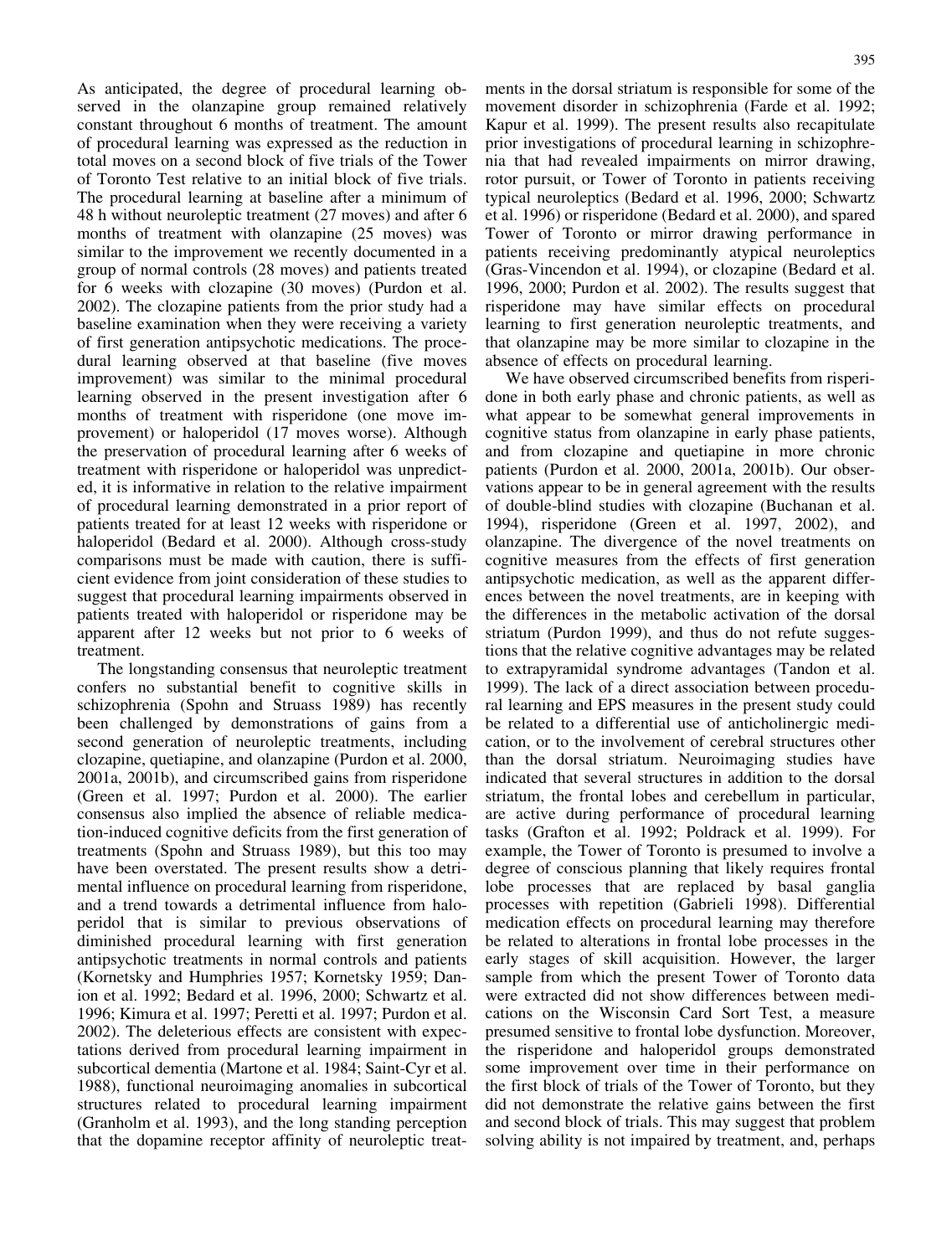given enough trials, patients receiving haloperidol or risperidone might reach the optimal solution. This is consistent with a prior report indicating that patients could solve the test in the fewest required moves after 4 days of repeated administrations (Goldberg et al. 1990). The mechanism underlying the apparent differential effect of novel antipsychotic medications on procedural learning is likely related to the basal ganglia, but additional investigation will be required to confidently refute a contribution from the movement disorders associated with some treatments or differential effects on other cortical regions. The delayed onset of procedural learning limitations may provide an important parameter to the specification of the neural substrate of the differential effects.

The results of the present study are provocative and will hopefully stimulate further research in the area of procedural learning in particular, and deleterious cognitive effects of different medications in general, but we encourage caution in the generalization of the results until additional research illuminates the application of our findings to a broader sample of patients, additional measurements of procedural learning, and a broader dose range of antipsychotic treatments. Similar to most reports relating to procedural learning in schizophrenia, small sample size and non-significant but numeric inequities in gender composition in the present study will undermine confidence in the results. Also, the relative sparing of procedural learning demonstrated in this study may be specific to the early phase schizophrenia sample that was examined. Previously reported results showing similar effects in treatment resistant patients with clozapine (Purdon et al. 2002) suggest that the present results may generalize to a more chronic sample but this hypothesis will require direct assessment for confirmation. Also, previous work with haloperidol and risperidone has reported similar detrimental effects on procedural learning after at least 12 weeks of treatment (Bedard et al. 2000), but the absence of procedural leaning after 6 months has yet to be independently verified. Also, the lack of difference between haloperidol and risperidone on the Tower of Toronto test after 6 weeks or 6 months of treatment is similar to the lack of difference observed on the pursuit rotor test after 8 weeks of these treatments (Kern et al. 1998). However, the small samples assessed in these studies diminish confidence in the stability of null effects, particularly given the observed outliers that appeared in the risperidone group of the present study, and additional investigation is warranted to assess the validity of the observed results and the possible generalization of results across different measures of procedural learning. The generalization of the present results to other doses of medication should also be made with caution. Each of the medications administered in the present investigation has demonstrated dose/occupancy curves in vivo on positron emission tomography (PET) indicating that higher doses block a greater percentage of striatal  $D_2$  receptors (Kapur et al. 1997, 1998, 1999). The mean of the modal dose was 11.5 mg for olanzapine and approximately 6 mg for risperidone per day after 6 months. Prior PET work has indicated that daily administrations of a 10 mg dose of olanzapine may block 66– 75% of dorsal striatum  $D_2$  receptors, whereas 6 mg/day of risperidone may block 73–85% of striatal  $D_2$  receptors. It is therefore possible that a lower dose of risperidone may be less likely to produce deleterious effects on procedural learning. For example, dose ranges from 2 to 4 mg have occluded 60–80% of  $D_2$  receptors within the dorsal striatum (Kapur et al. 1999). Similarly, low percentages of  $D_2$  receptor blockade have been observed in patients treated with 5 mg or less of haloperidol (Kapur et al. 1997). Thus, a lower dose of risperidone or haloperidol might avoid the procedural learning impairment, but this has not been confirmed and it is not clear that the low doses would be sufficiently effective in the treatment of positive and negative symptoms.

There are numerous examples of day-to-day tasks that require procedural learning skills and it is possible that deficits in these skills might have a profound influence on educational and occupational rehabilitation. For example, rudimentary employment, which is often all that is available to our patients, entails numerous repetitive motor and cognitive sequences that must be acquired and developed in order to function successfully. The interference with procedural learning may thus suggest a medication-induced impediment to the acquisition of new skills that to some extent is independent of the direct effects of the psychotic disorder. Novel antipsychotic medications that are capable of reducing the florid symptoms and cognitive impairment associated with psychosis without inducing counter-productive side effects or novel cognitive impairments will be of paramount importance for the treatment of schizophrenia.

Acknowledgements This work was supported by an investigator initiated grant from Eli Lilly and Company.

## References

- Bedard MA, Scherer H, Delorimier J, Stip E, Lalonde P (1996) Differential effects of  $D_2$  and  $D_4$  blocking neuroleptics on the procedural learning of schizophrenic patients. Can J Psychiatry 41:S21–S24
- Bedard MA, Scherer H, Stip E, Cohen H, Rodriguez JP, Richer F (2000) Procedural learning in schizophrenia: further consideration on the deleterious effect of neuroleptics. Brain Cognit 43:31–39
- Buchanan RW, Holstein C, Breier A (1994) The comparative efficacy and long term effect of clozapine treatment on neuropsychological test performance. Biol Psychiatry 36:717– 725
- Chouinard G, Jones B, Remington G, Bloom, Addington D, MacEwan GW, Labelle A, Beauclair L, Arnott W (1993) A Canadian multicenter placebo-controlled study of fixed doses of risperidone and haloperidol in the treatment of chronic schizophrenic patients. J Clin Psychopharmacol 13:25–40
- Clare L, McKenna PJ, Mortimer AM, Baddeley AD (1993) Memory in schizophrenia: what is impaired and what is preserved. Neuropsychologia 31:1225–1241